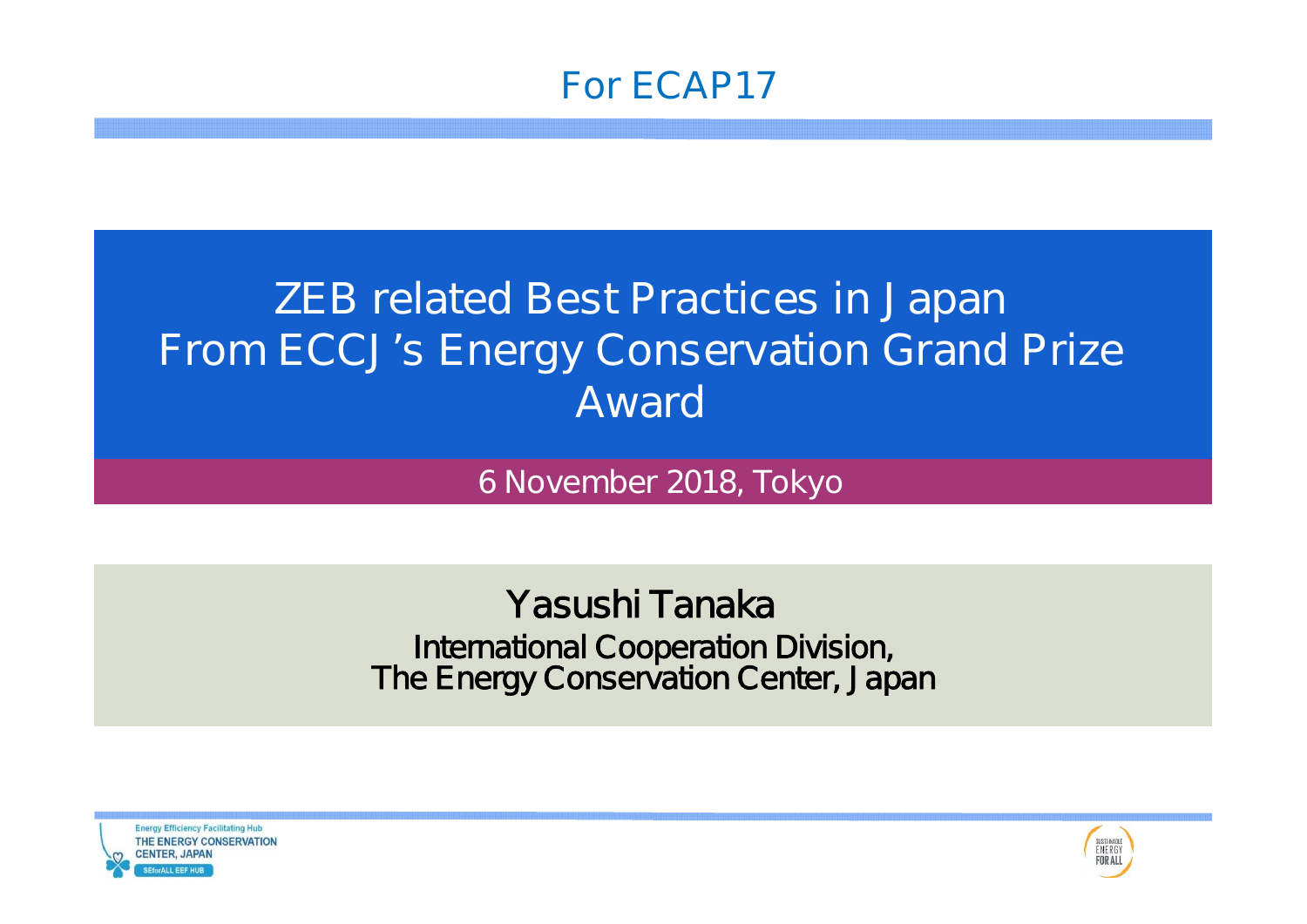# **Contents**

#### **Current EE&C Situation of New and Existing Buildings in Japan** 1

- **(1) New buildings – Acceleration of EE&C is expected by the implementation of the Building Energy Efficiency Act, etc.**
- **(2) Existing buildings – High EE&C potential of the small- and medium-scale buildings**

### **Introduction of ZEB related Best Practices** 2

- **(1) Office building (DAIKIN)**
- **(2) Welfare facility for the elderly (Okayama Central Welfare Association)**
- **(3) Golf course (Five Eight Golf Club)**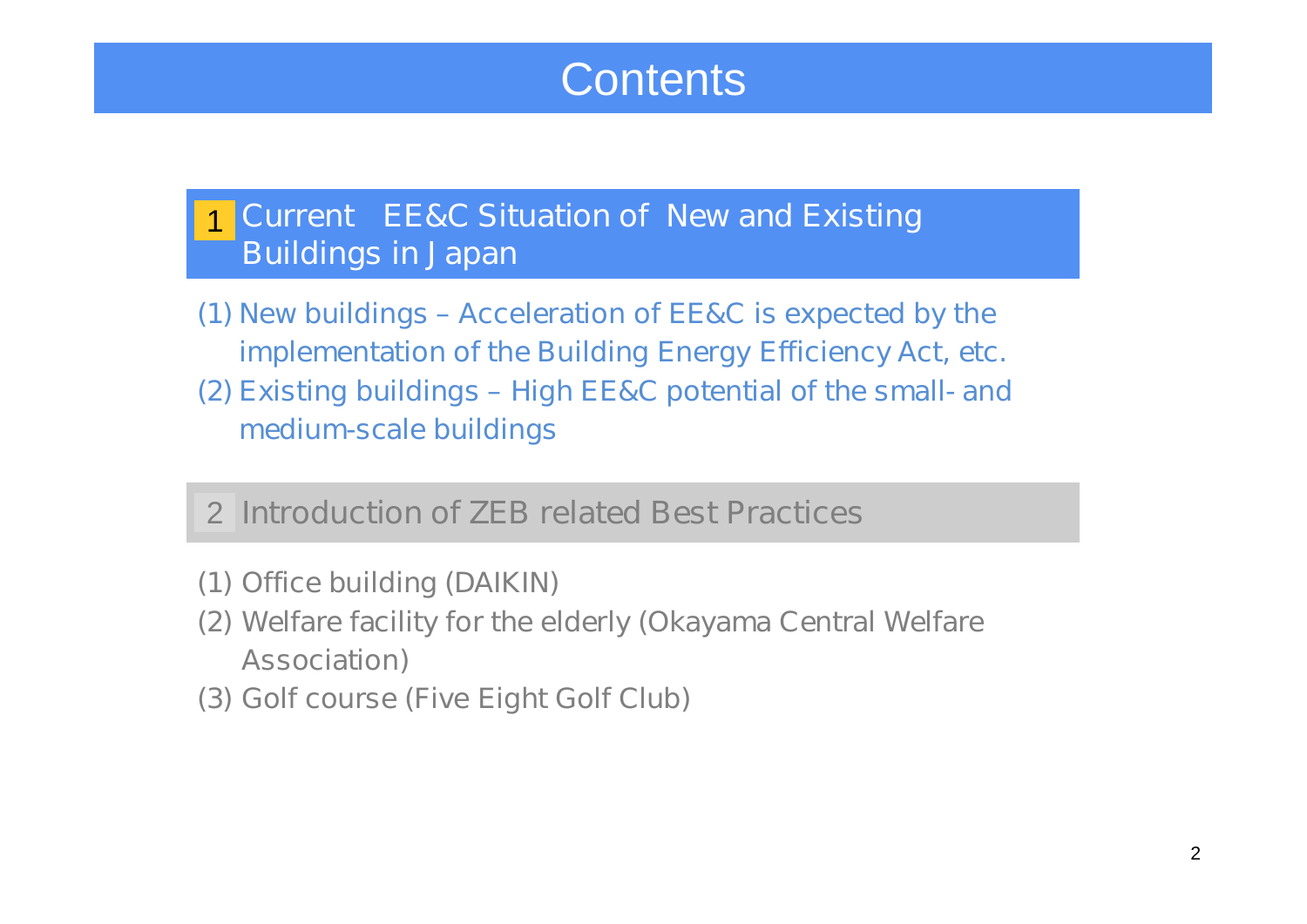#### **The ZEB Roadmap – ZEB diffusion schedule for newly build building in Japan**

Japan's Strategic Energy Plan (adopted at the Cabinet Council in April 2014) establishes the following goals to realize and promote of ZEBs:

– **Realize ZEBs in newly constructed public buildings by 2020**

– **Realize ZEBs in average newly constructed public and private buildings by 2030**

|                        | <the roadmap="" zeb=""></the>                        |                                                                                                                                |         |                    |                                                               |         |         |  |
|------------------------|------------------------------------------------------|--------------------------------------------------------------------------------------------------------------------------------|---------|--------------------|---------------------------------------------------------------|---------|---------|--|
|                        |                                                      | FY 2015                                                                                                                        | FY 2016 | FY 2017            | FY 2018                                                       | FY 2019 | FY 2020 |  |
| government<br>National | Establishment of<br>the definition                   | <b>Definition established</b>                                                                                                  |         |                    | Revise the definition (if necessary)                          |         |         |  |
|                        | Design of the ZEB<br>Preparation of guidelines       |                                                                                                                                |         |                    | Demonstration project $\rightarrow$ Preparation of guidelines |         |         |  |
|                        | Technology<br>development                            | Technology development to reduce costs<br>Implement active measures in newly constructed public buildings (including schools). |         |                    |                                                               |         |         |  |
|                        | Measures in newly<br>constructed public<br>buildings |                                                                                                                                |         |                    |                                                               |         |         |  |
|                        | <b>Public relations</b>                              |                                                                                                                                |         | Promote/brand ZEBs |                                                               |         |         |  |
|                        | Training of<br>engineers                             | Train ZEB engineers                                                                                                            |         |                    |                                                               |         |         |  |
|                        | Goal setting                                         | Collect data, monitor progress, and report regularly based on the voluntary action plan                                        |         |                    |                                                               |         |         |  |
|                        |                                                      |                                                                                                                                |         |                    |                                                               |         |         |  |
| oals<br>$\sigma$       | Realization and<br>popularization of<br><b>ZEBs</b>  |                                                                                                                                |         |                    | Realize and autonomously popularize ZEBs                      |         |         |  |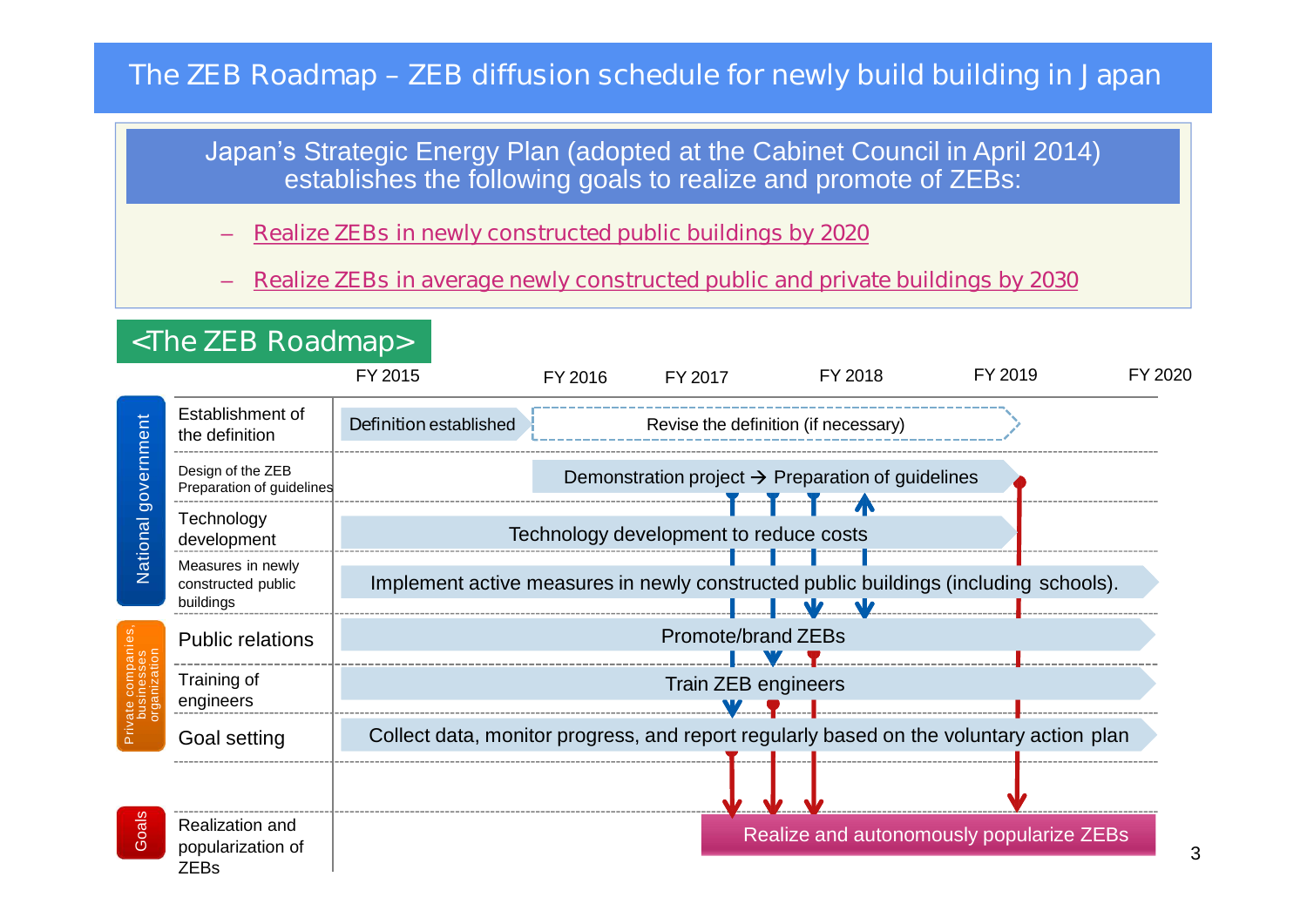#### **Current Situation of Existing Buildings and Recognition of Problems**

#### **Promotion of EE&C in small- and medium-scale buildings is future target**  $\blacktriangleright$

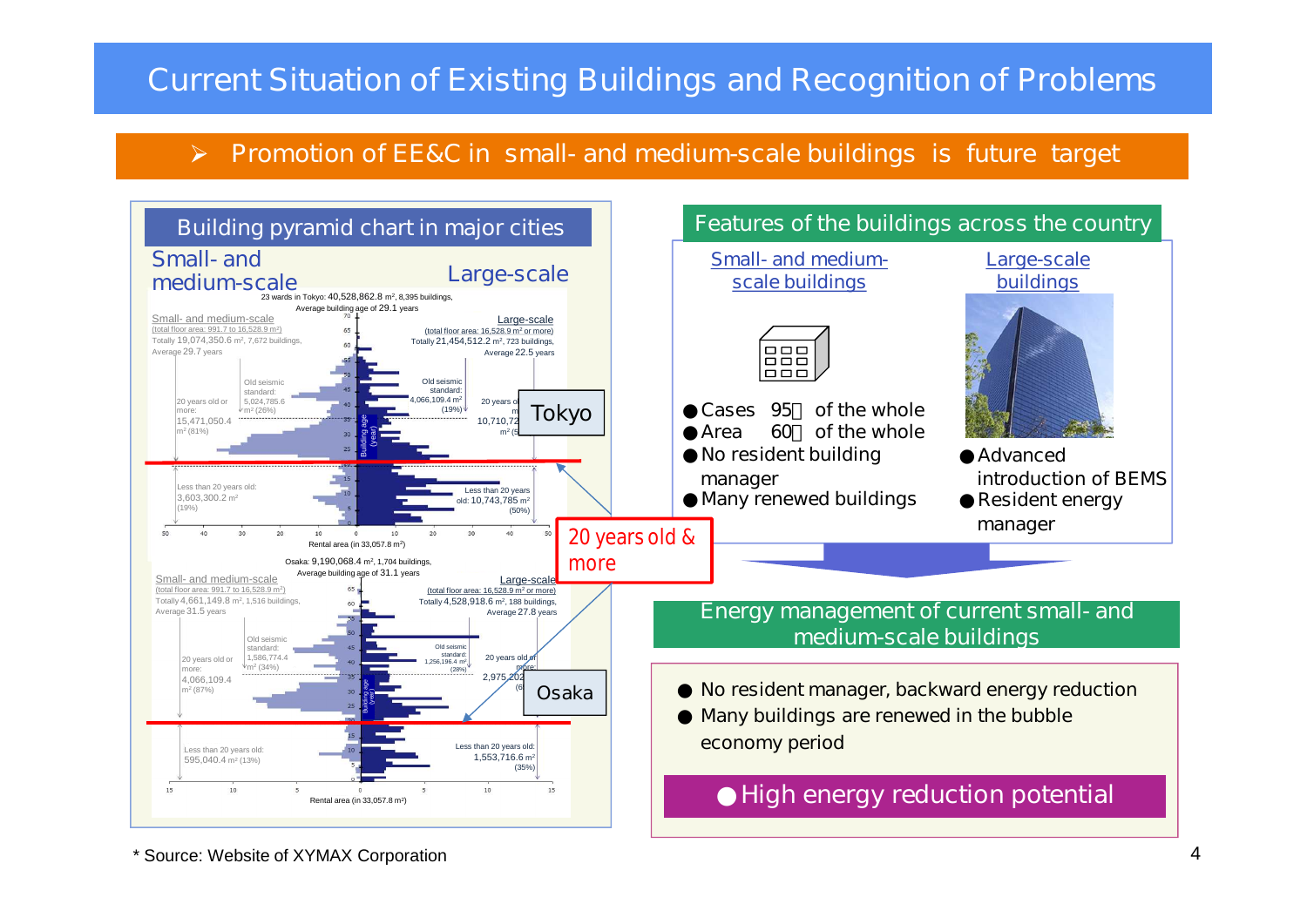# **Contents**

### **Current EE&C Situation of New and Existing** 1 **Buildings in Japan**

- **(1) New buildings – Acceleration of EE&C is expected by the implementation of the Building Energy Efficiency Act, etc.**
- **(2) Existing buildings – High EE&C potential of the small- and medium-scale buildings**

### **Introduction of ZEB related Best Practices** 2

- **(1) Office building (DAIKIN)**
- **(2) Welfare facility for the elderly (Okayama Central Welfare Association)**
- **(3) Golf course (Five Eight Golf Club)**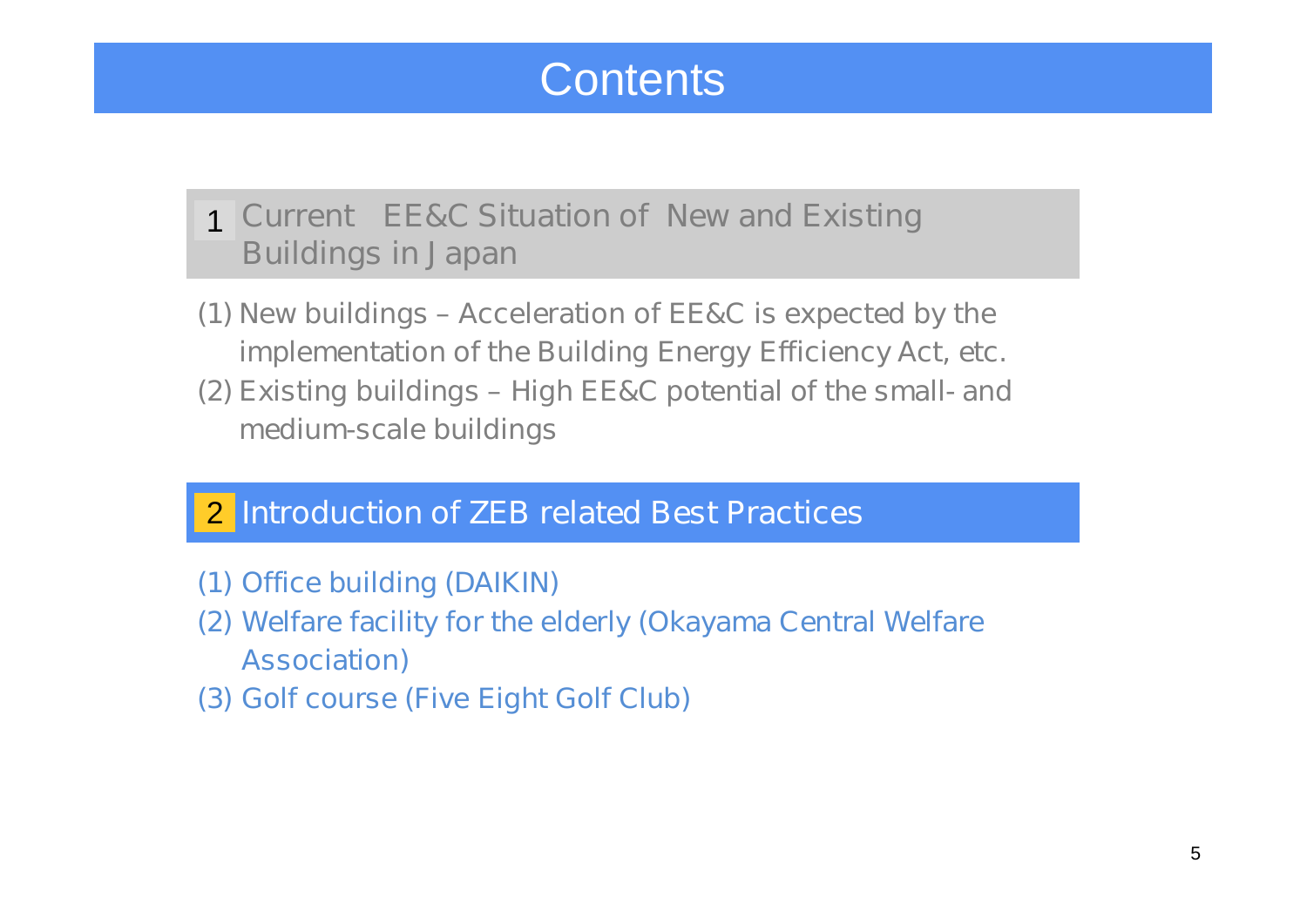#### **Office Building Cases (Large-scale New Buildings, Small- and Medium-scale Existing Buildings)**



Location : Settsu, Osaka Type of building : Office/laboratory Structure, stories : S/SRC construction 6 stories above ground, 1 basement, 2-story penthouse Total floor area  $\therefore$  47,911.86 m<sup>2</sup> Completed in : Nov. 2015 **LEED "Platinum"** Energy consumption result (Apr. 2016 to Mar. 2017) **"S rank"**

Nearly ZEB (90% reduction)

#### **DAIKIN's approach (1) DAIKIN's approach (2)**



| <b>LEED</b><br>"Platinum"<br><b>CASBEE</b><br>"S rank" | Location<br>Type of building<br>Structure, stories<br><b>Total floor area</b><br>Completed in<br>Renewed in | : Hakata-ku, Fukuoka<br>: Office<br>: S construction<br>4 stories above<br>ground, 1-story<br>penthouse<br>: 2,620 $m2$<br>: Sep.1996<br>: May, 2017 | <b>BELS</b><br>"ZEB Ready" |
|--------------------------------------------------------|-------------------------------------------------------------------------------------------------------------|------------------------------------------------------------------------------------------------------------------------------------------------------|----------------------------|
|                                                        |                                                                                                             | <b>Energy consumption result</b>                                                                                                                     |                            |

(Jun. 2017 to May, 2018) ZEB Ready (67% reduction)



6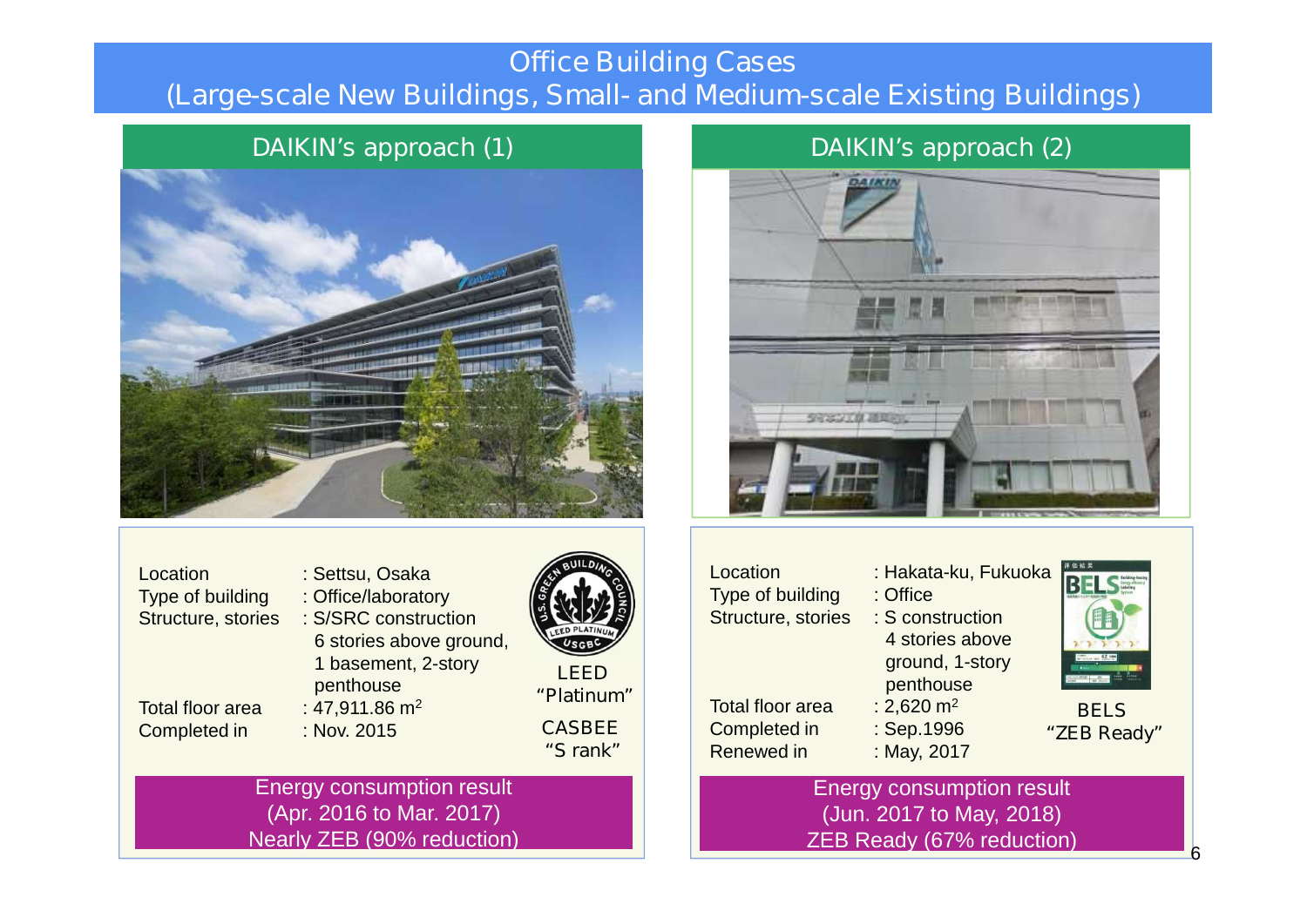#### **Energy Management Structure (Approach (1))**

Establishment of a performance verification system immediately after completion.

Promotion of a PDCA cycle participated by operation managers, users and researchers.

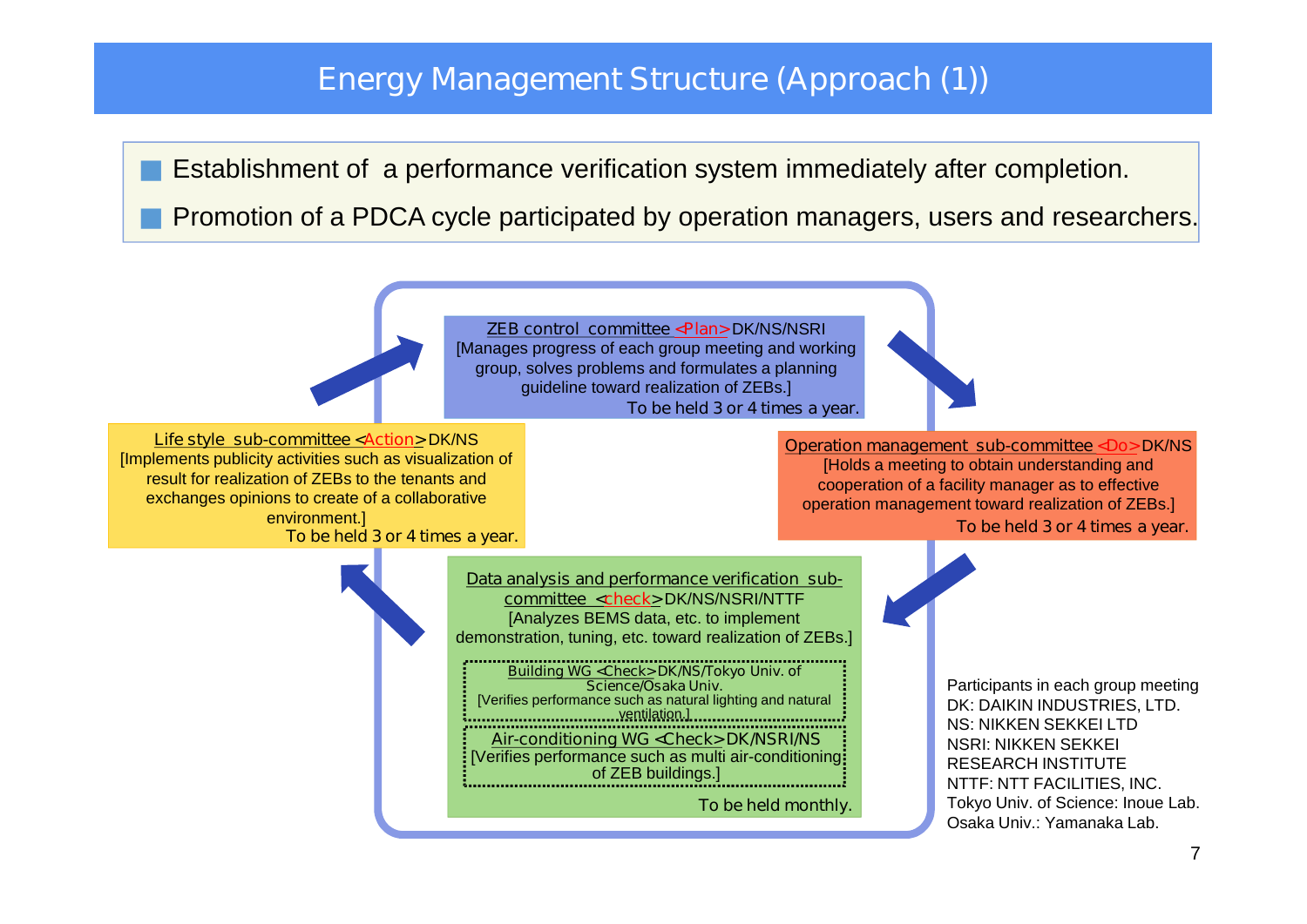### **Overall Office Plan (Approach (1))**

Aims at both **EE&C** and **comfort** as a progressive advanced technology laboratory. Obtained **LEED-NC Platinum, CABEE S rank**.

Establishment of evolved air-conditioning technologies by **making maximum use of natural energy.**

Constant commissioning by an office worker (AC technology developer) thanks to the **real-time visualization of the on-going situation**

Rational location of the shaft while maintaining openness with the glass duct

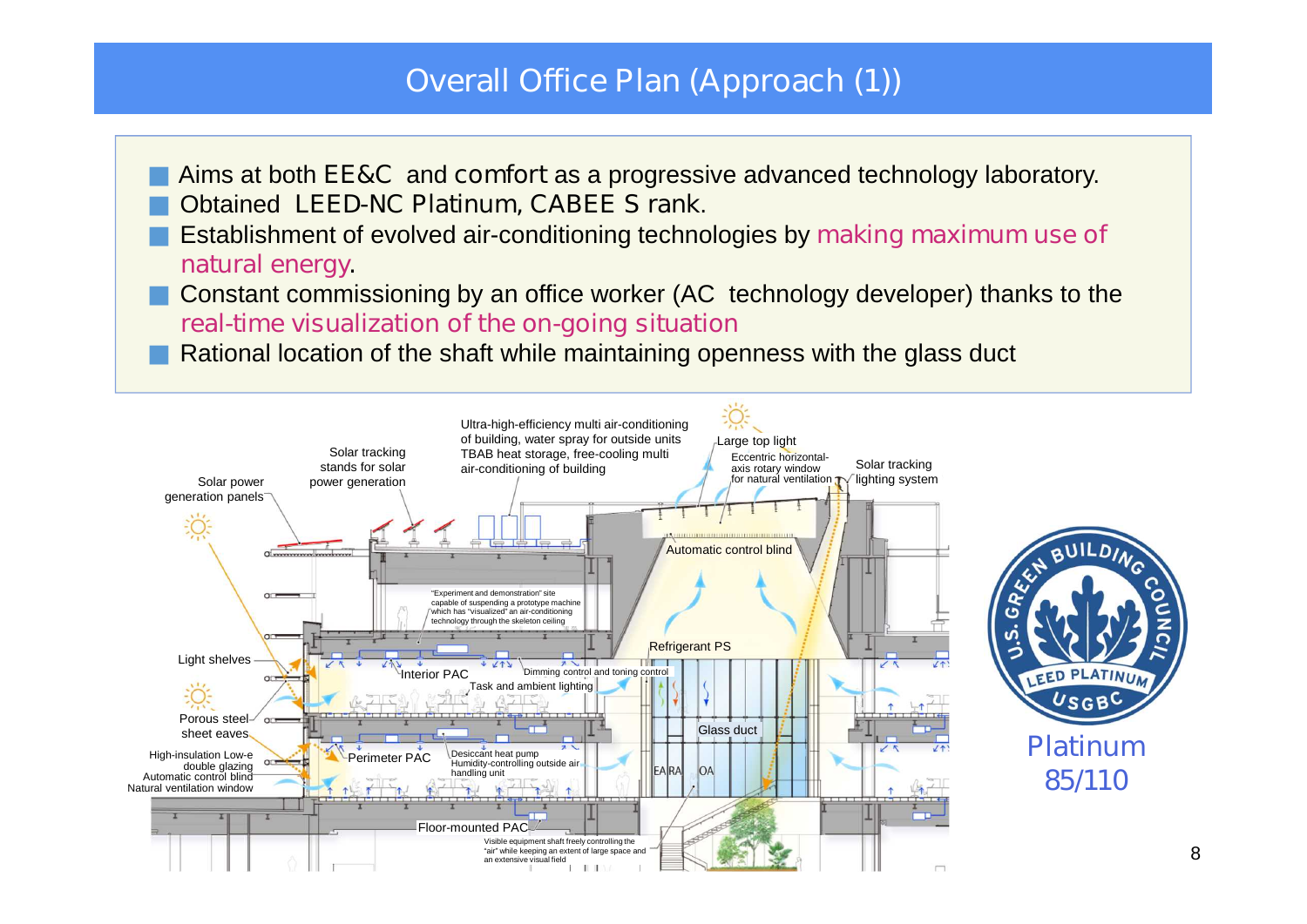### **Summary (Approach (1))**

#### Advanced nature and originality

- **Collaboration of an air-conditioner manufacturer and a building equipment designer from the design phase**
- **Early marketing of an excellent product by running the PDCA cycle at site**
- **Development and introduction of a system allowing verification by real-time comparison with** the energy consumption result **to accelerate commissioning** and to continually feed back the result to technological development

#### EE&C performance

- Evaluation of the office area based on the FY2013 Energy Conservation Act standard Annual primary energy consumption: **145 MJ/m<sup>2</sup> year Reduction rate: 90% (electric outlets excluded) = Nearly ZEB** \* Reduction rate: 74% (electric outlets included)
- **Crude oil equivalent reduction** for the entire office area: **737 kl/year**

\* With operating time correction



\* Entire building with no operating time correction

#### Versatility and expandability

- **Available for non-office buildings due to high versatility and expandability**
- **Capable of contributing to reduction of greenhouse gas emissions on a world scale** owing to globally expanded sales of the product

#### **[Expected merit by diffusion of the technology (Annual)]**

| <b>Fiscal year</b>                                             | 2017  | 2020 | 2025 | 2030 |
|----------------------------------------------------------------|-------|------|------|------|
| <b>Reduction (crude oil equivalent)</b><br>(in 10,000 kl/year) | 0.075 | 3.90 | 20.0 | 133  |

#### Improvement and sustainability

• Maintain the management structure by the persons concerned such as designers, facility managers and air-conditioning development engineers to **continue operational improvement toward realization of ZEBs.**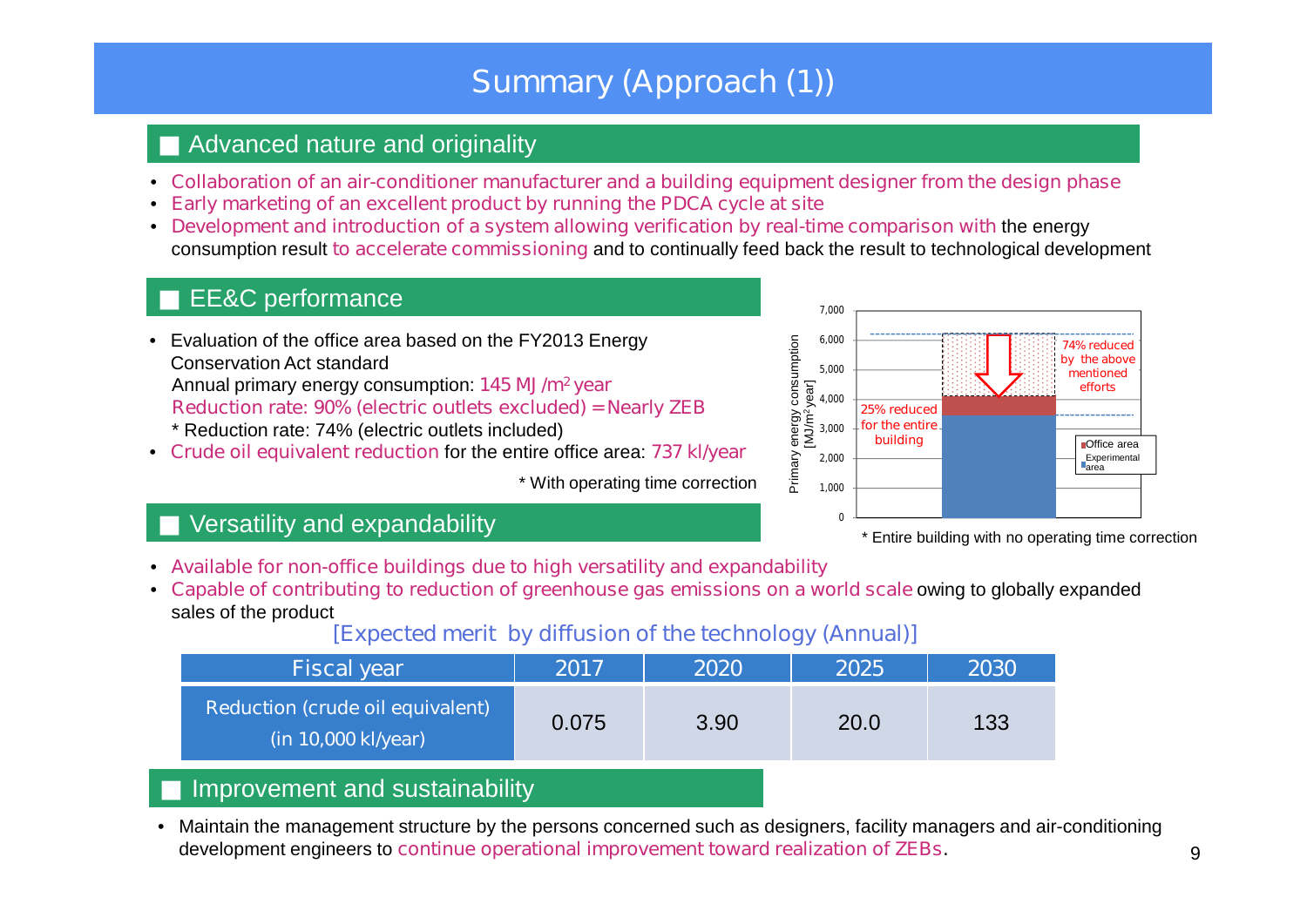### **Standard ZEB for Small- and Medium-scale Buildings (Approach (2))**

Promotion of dissemination of ZEBs by "Equipment Renewal with  $\blacktriangleright$ Versatile Technology"

#### **[Conventional technology for realizing ZEBs]** Difficulty because of many required element technologies



### Goal for realizing ZEBs

**To achieve ZEB Ready only by renewing the air-conditioning/ventilation and lighting equipment.** Comparison



#### Features of ZEB-oriented renewal

- **(1) AC system with separation of latent heat and sensible heat**
- **(2) Batch control of air-conditioning/ventilation & lighting**
- **(3) Selection of optimum capacity by a remote monitoring system**

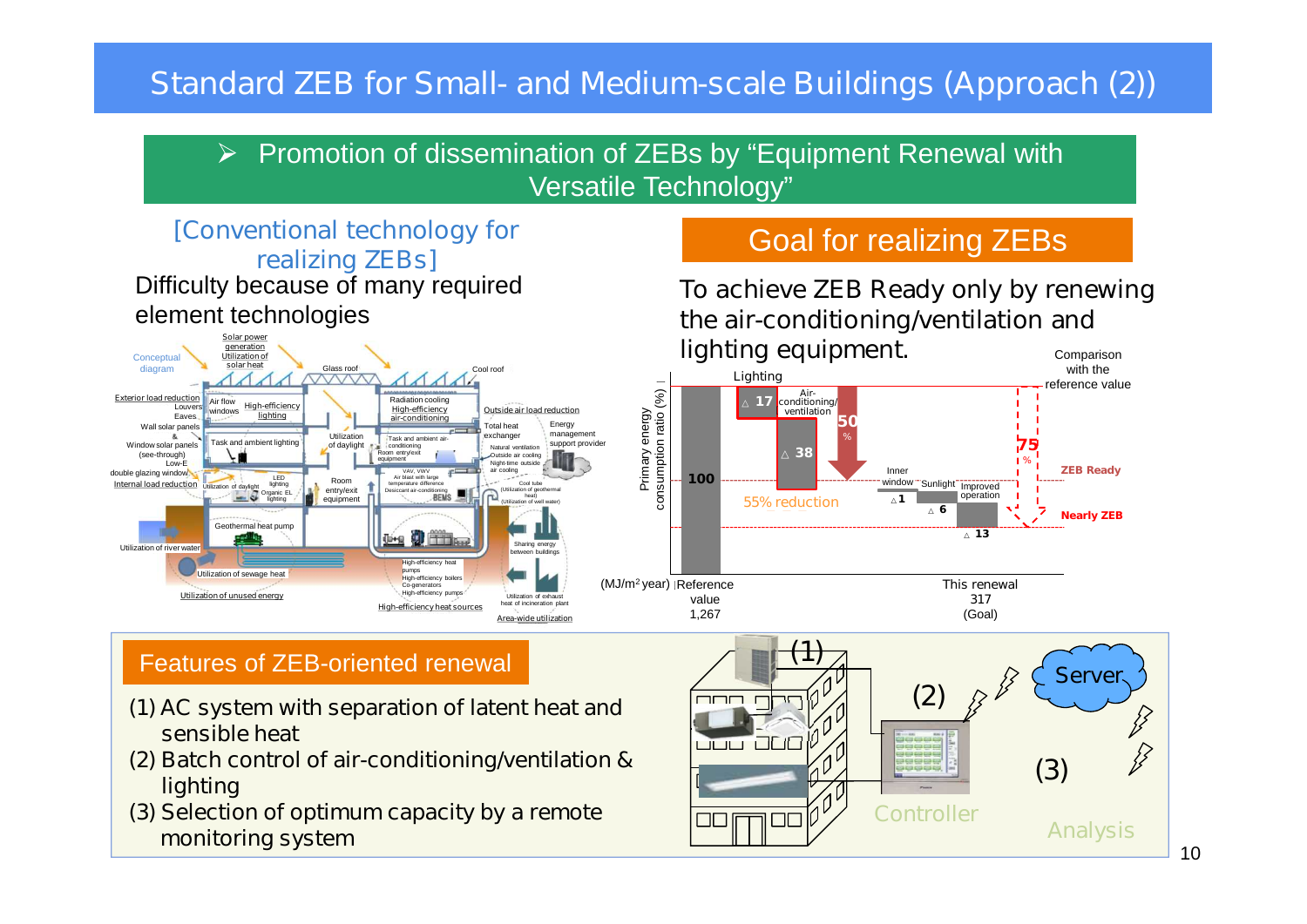### **Summary of Approach (2) (Reduction of Primary Energy Consumption)**

Actual result was 67% reduction against the design value which is 62% reduction to the referential value(including solar power generation). Lighting and solar power generation were as initially designed, and air-conditioning/ventilation was further reduced from the design value.

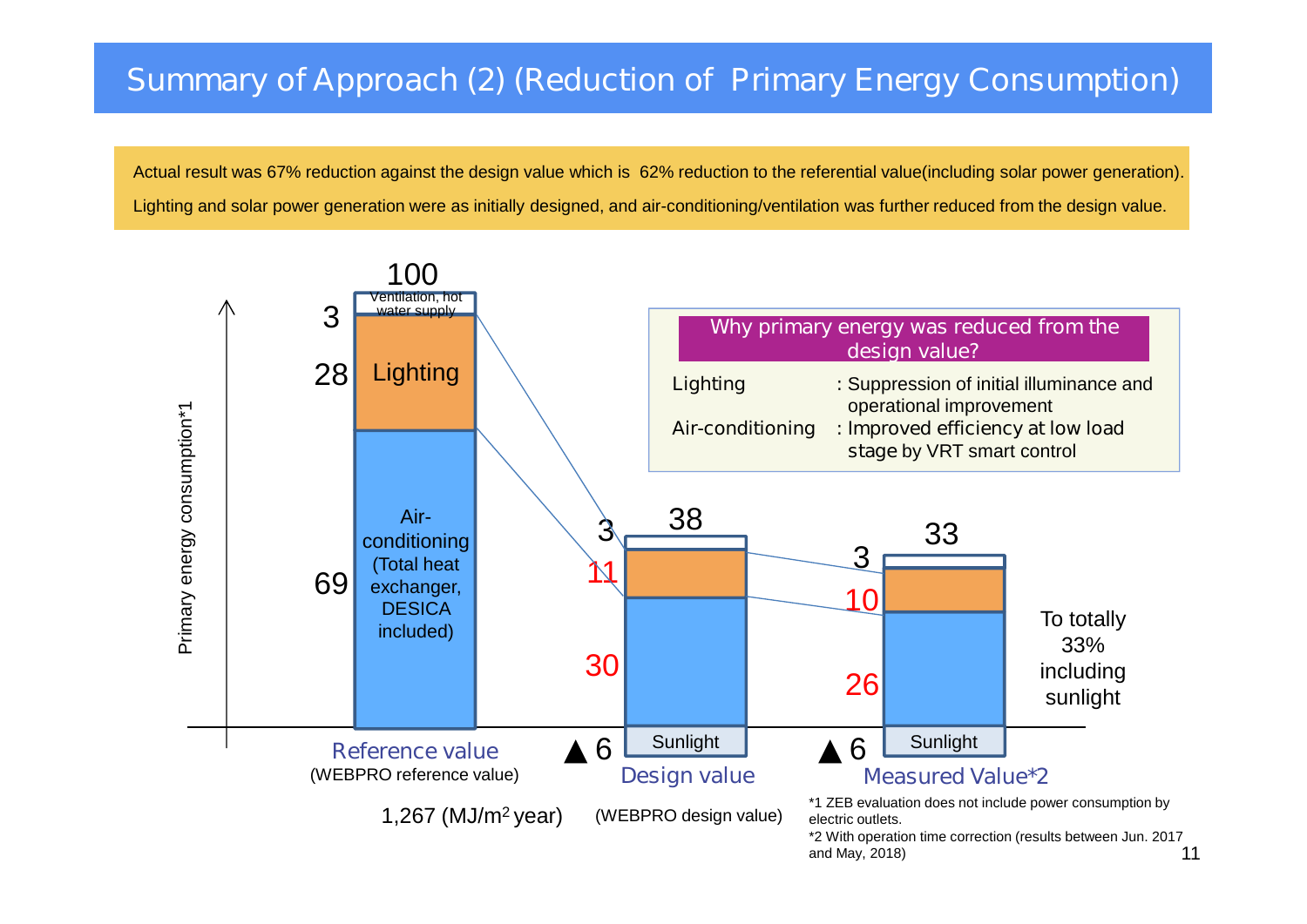#### **ZEB-oriented Renewal of Equipment at 3 Welfare Facilities for Elderly Peoples by Social Welfare Corporation**

#### **Okayama Central Welfare Association 14 business establishments, No. of employees: 423**

#### **1. Points**

- $\triangleright$  Renewal of equipment under insufficient funds  $\rightarrow$  Not simple renewal, but realized by introduction of energy-saving equipment (payout period ≤ equipment service life)
- $\triangleright$  Implementation of the measure including a change in equipment operation  $\rightarrow$ Realization of an ESCO project establishment scenario
- $\triangleright$  Elaborate renovation and operation in line with individual features of the buildings

#### **2. Total Effect**

- \* Nursing home, nursing healthcare facility and low-cost nursing home
	- **EE&C effect**

Before renovation: 21,551  $\rightarrow$  14,403 ( 7,148 GJ/year, Energy conservation rate: 33%

**EE&C investment efficiency**

Total investment: ¥119,000,000 Annual energy conservation amount: ¥15,000,000 Simple payout period: 7.9 years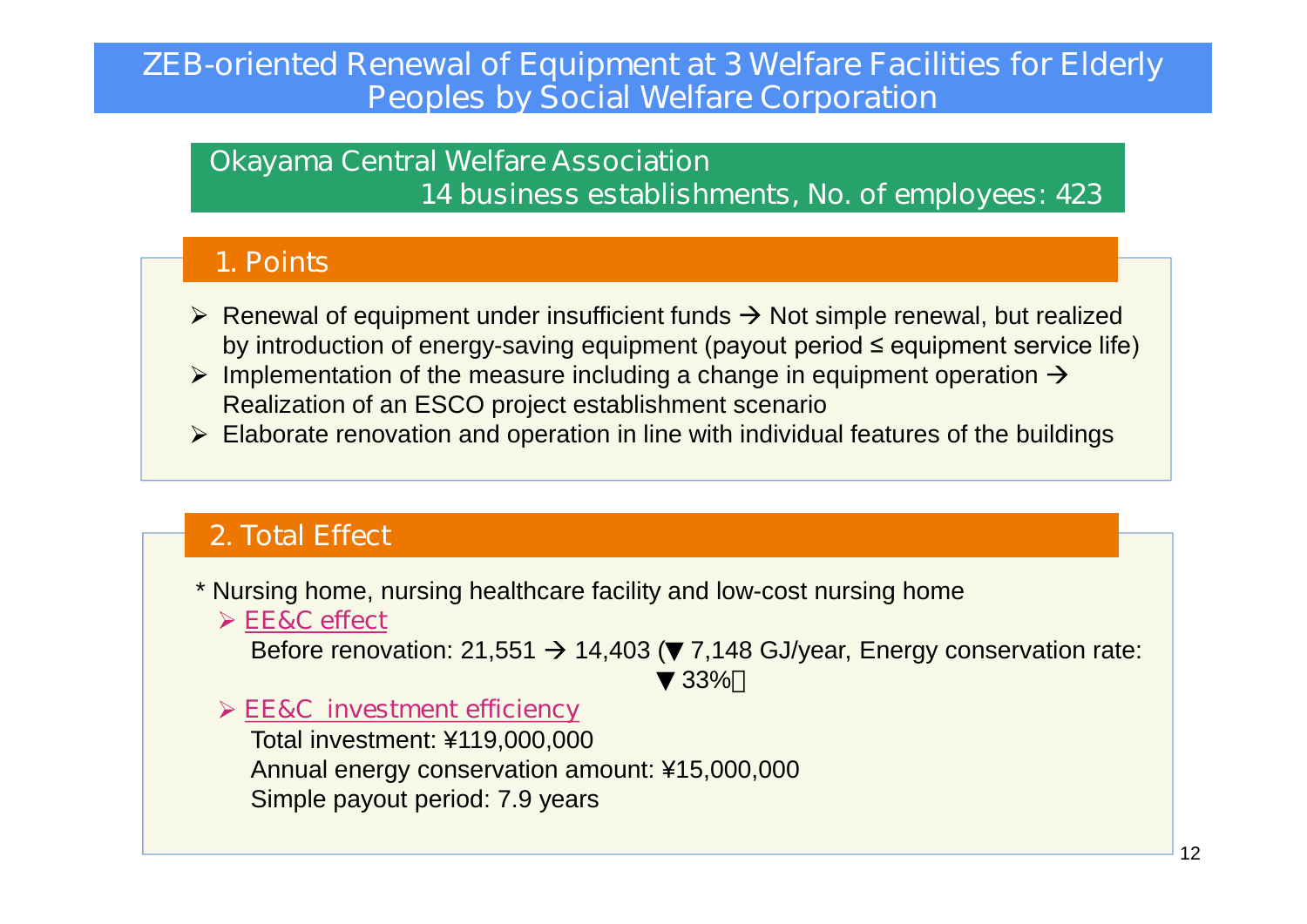### **Features of EE&C Measures of Each Facilities**

| (1) Nursing home                                                             | $\triangleright$ ESCO project<br>$\triangleright$ Initially figured impossible to launch the ESCO project in the feasibility study,<br>but materialized by a plan including a change in the scrupulous operating<br>conditions.<br>$\triangleright$ Renovated equipment without increasing utility charges.<br>> Also reduced equipment maintenance cost.<br>$\triangleright$ Combination of the solar panels and heat pump water<br>heating system                                                                                                   |  |  |  |
|------------------------------------------------------------------------------|-------------------------------------------------------------------------------------------------------------------------------------------------------------------------------------------------------------------------------------------------------------------------------------------------------------------------------------------------------------------------------------------------------------------------------------------------------------------------------------------------------------------------------------------------------|--|--|--|
| (2) Nursing<br>healthcare facility                                           | $\triangleright$ Realized an all-electric nursing home.<br>> Introduced fully LED-based lighting and total heat<br>exchange ventilation fans.<br>$\triangleright$ Heavy oil-A boiler $\rightarrow$ Heat pump oil feeder                                                                                                                                                                                                                                                                                                                               |  |  |  |
| (3) Low-cost nursing<br>home*<br>* Rental house with<br>nursing care support | $\triangleright$ Introduced double glazing and high-efficiency air-conditioners in order to<br>reduce utility charges.<br>$\triangleright$ Cost reduction by renewal to energy-saving and high-efficiency equipment<br>$\triangleright$ Utilization of a subsidy<br>$\triangleright$ Improved amenity and lower utility charges paid by the residents<br>$\triangleright$ Introduction of the BEMS<br>$\triangleright$ Introduced a demand controller.<br>$\triangleright$ Capable of responding to a demand control instruction<br>from the outside. |  |  |  |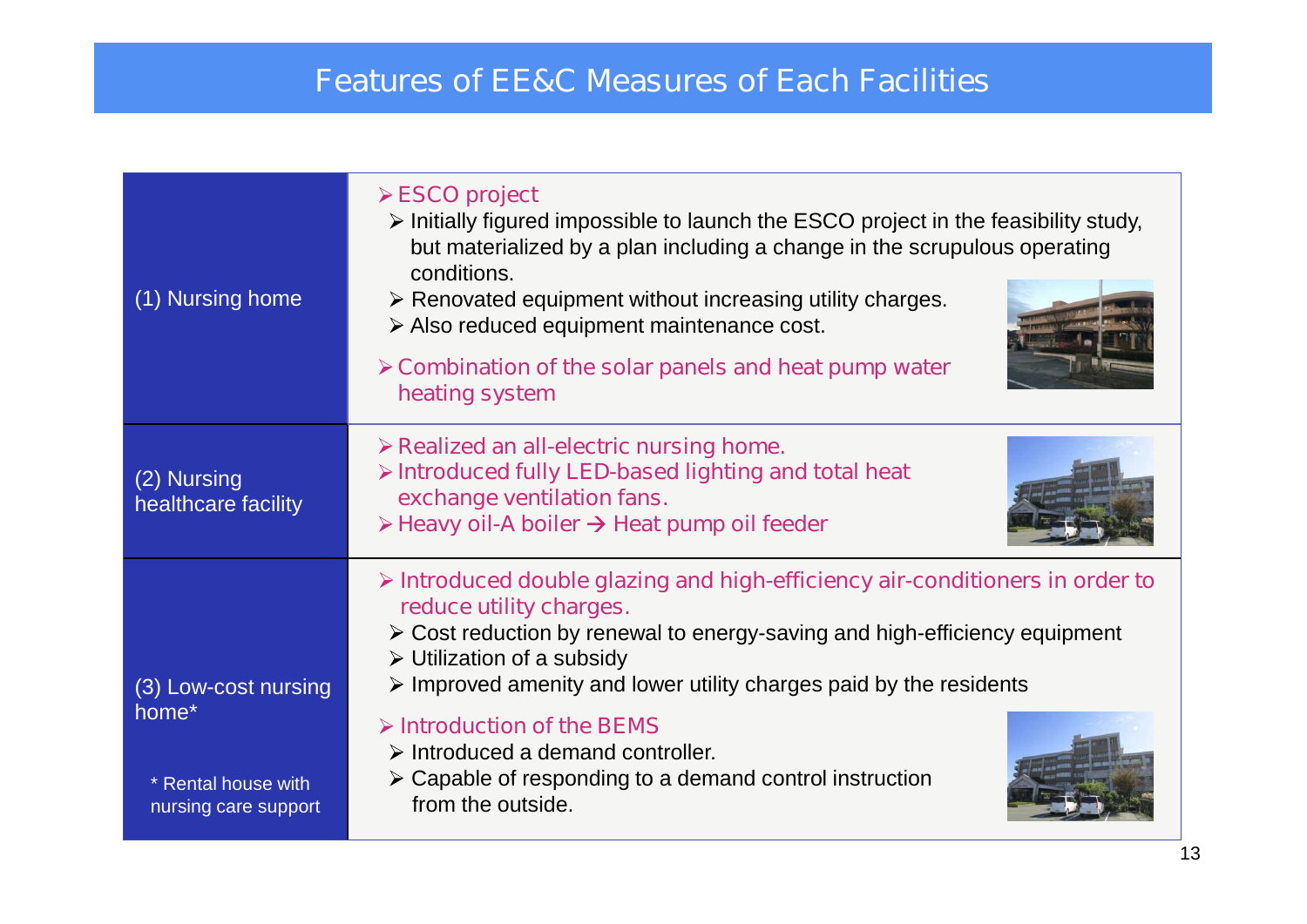### **Renovation and EE&C Results**

|                                                                     | Residents, day<br>care users/day      | Equipment after renovated * Renovated equipment indicated by red bold letters. |                                                                                                                                                        |                                                                     |                                                                                             |                                                                                     |                                                                                                                |  |  |
|---------------------------------------------------------------------|---------------------------------------|--------------------------------------------------------------------------------|--------------------------------------------------------------------------------------------------------------------------------------------------------|---------------------------------------------------------------------|---------------------------------------------------------------------------------------------|-------------------------------------------------------------------------------------|----------------------------------------------------------------------------------------------------------------|--|--|
| <b>Renovation</b>                                                   |                                       | Window                                                                         | Air-conditioning                                                                                                                                       | Hot water<br>supply                                                 | Ventilation                                                                                 | Lighting                                                                            | <b>Others</b>                                                                                                  |  |  |
| (1) Nursing<br>home                                                 | 80 residents,<br>7 day-care<br>users  | Single glazing<br>$\rightarrow$ Vacuum<br>double glazing                       | Ice heat storage<br>chiller $\rightarrow$ Multi air-<br>conditioner<br>(motion detector)                                                               | Kerosene boiler<br>$\rightarrow$ Solar heat<br>pump water<br>heater | Regular<br>ventilation<br>(invariable)                                                      | <b>Communal</b><br>area:<br>Fluorescent<br>lamp $\rightarrow$ LED                   | Solar hot water<br>system                                                                                      |  |  |
| (2) Nursing<br>healthcare<br>facility<br>(Rehabilitation<br>center) | 80 residents,<br>56 day-care<br>users | Single glazing                                                                 | Multi air-<br>conditioner<br>(invariable)                                                                                                              | Heavy oil-A<br>boiler $\rightarrow$ Heat<br>pump water<br>heater    | Regular<br>ventilation $\rightarrow$<br><b>Total heat</b><br>exchange<br>ventilation<br>fan | <b>Fluorescent</b><br>lamp $\rightarrow$ LED                                        |                                                                                                                |  |  |
| (3) Low-cost<br>nursing home                                        | 50 residents,<br><b>None</b>          | Single blazing<br>$\rightarrow$ LOW-E                                          | Communal area:<br>Multi air-conditioner<br>$\rightarrow$ Same (motion<br>detector)<br>double glazing Private room: Air-<br>conditioner<br>(invariable) | Kerosene boiler Regular<br>$\rightarrow$ Heat pump<br>water heater  | ventilation<br>(invariable)                                                                 | <b>Communal</b><br>area:<br>Fluorescent<br>$\mathsf{lamp} \rightarrow \mathsf{LED}$ | Solar hot water<br>system $\rightarrow$<br><b>Solar power</b><br>generation (all<br>power sold)<br><b>BEMS</b> |  |  |

#### **<Effect of reduced energy consumption (GJ/year, year)>**

\* Simple payout period refers to an amount including a subsidy.

|     | <b>Before renovation</b><br>(GJ) |                | <b>After renovation</b><br>(GJ) |                | <b>Energy</b><br>conservation rate | Simple payout<br>period | <b>Remark</b>                                                                                                       |
|-----|----------------------------------|----------------|---------------------------------|----------------|------------------------------------|-------------------------|---------------------------------------------------------------------------------------------------------------------|
| (1) |                                  | 8,210 (2010)   |                                 | 5,087 (2013)   | 38%                                | 6.3                     | 10-year ESCO contract                                                                                               |
| (2) |                                  | 8,172 (2011)   |                                 | 5,782 (2013)   | 29%                                | 9.9                     | Initially no demand reduction effect. Now,<br>intensifying demand monitoring to address<br>operational improvement. |
| (3) |                                  | $5,169$ (2012) |                                 | $3,534$ (goal) | 32%                                | 9.5                     | Currently under energy measurement due to<br>completion at the end of FY2013.                                       |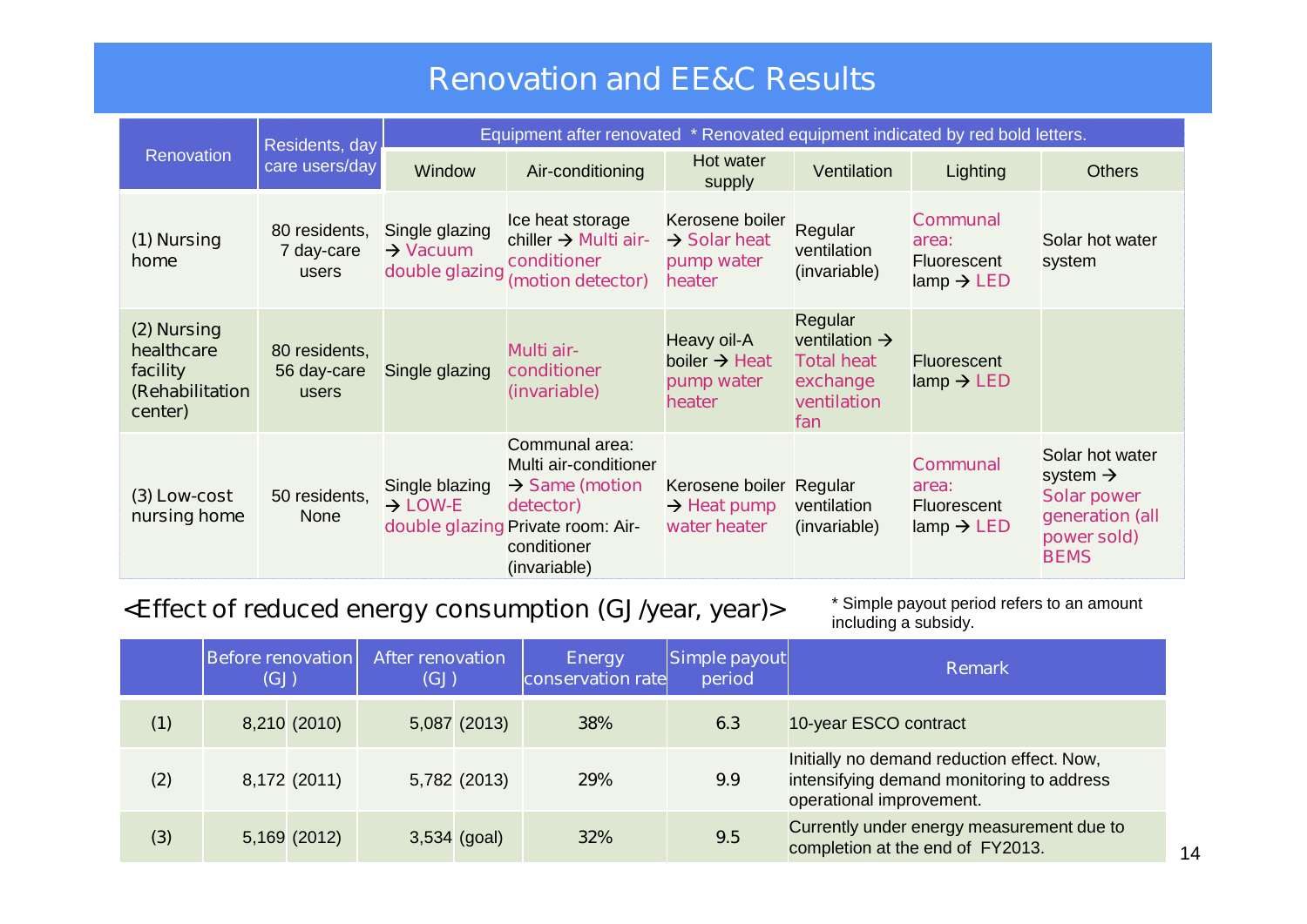### **Realization of ZEB at Golf Course**

# **Facility Overview**

| <b>Name</b>     | : Five Eight Golf Club                                     |
|-----------------|------------------------------------------------------------|
| <b>Location</b> | : Yaita, Tochigi                                           |
| <b>Usage</b>    | : Club house of the golf course                            |
|                 | Building overview: Total floor area 3,928 m <sup>2</sup> , |
|                 | completed in 1987                                          |
| <b>Site</b>     | : 94 ha, forest area 47 ha                                 |



## **Background**

- **Needs for local production and consumption of energy and food (realization of ZEBs)**
	- ▶ Designated as a shelter at the time of Great East Japan Earthquake, but failed to function because of supply shortage of heavy oil A for hot water supply/heating. Reference: High consumption of electricity, heavy oil A, etc. (Energy ratio in management cost: 20%)
	- $\triangleright$  Energy price hike
- **Needs for promoting disposal of constant forest thinnings** ➤
- **Adverse effect and higher cost due to aged equipment**

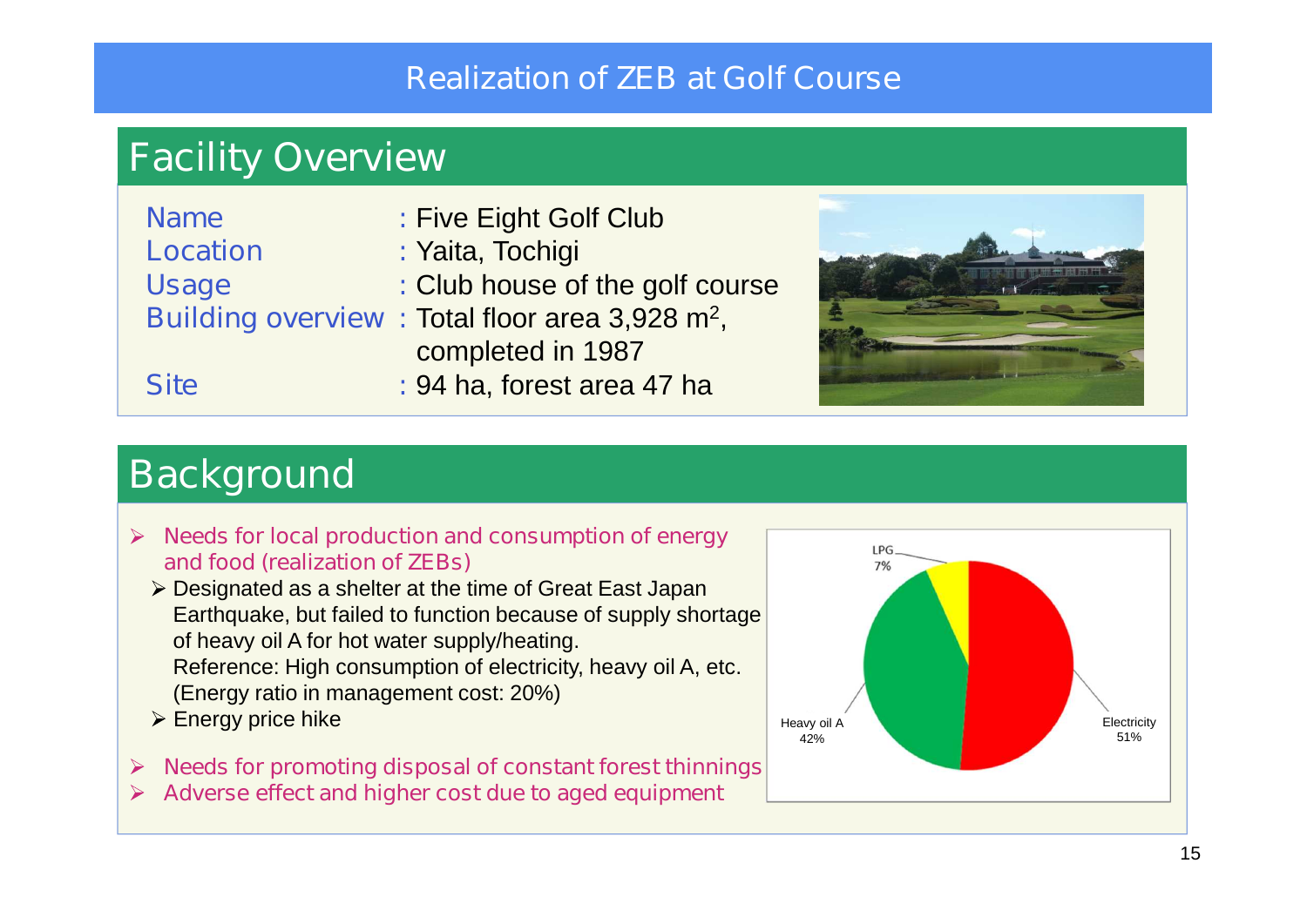### **Specific Measures for Realization of ZEB**

| <b>Item</b>                                        | <b>Introduced</b><br><b>system</b>          | <b>Description</b>                                                                                                                                                                                                                                       |  |  |
|----------------------------------------------------|---------------------------------------------|----------------------------------------------------------------------------------------------------------------------------------------------------------------------------------------------------------------------------------------------------------|--|--|
| <b>Improved performance</b><br>of exterior surface | <b>Low-E double</b><br>glazing              | Shield solar radiation and reduce heat conduction by means of<br>Low-E double glazing to realize indoor amenity.                                                                                                                                         |  |  |
|                                                    | <b>Biomass boiler</b>                       | Supply hot water by a biomass boiler, using forest thinnings<br>produced at the golf course as fuel. (Zero consumption of heavy<br>oil A after taking the measure) --- J-credit certification                                                            |  |  |
| <b>Introduction of EE&amp;C</b>                    | <b>High-efficiency air-</b><br>conditioning | Introduce individual air-conditioning equipment available for partial<br>use and high-efficiency heat pump type air-conditioning, and carry<br>out air-conditioning start-stop control by a motion detector as a<br>further energy conservation measure. |  |  |
| system                                             | <b>LED lighting</b>                         | Replace all the fluorescent lamps and incandescent lamps with<br>LED lighting. Carry out lighting control by a motion detector as a<br>further energy conservation measure.                                                                              |  |  |
|                                                    | <b>BEMS</b>                                 | Implement visualization of energy by the BEMS. Reduce<br>unnecessary energy consumption by confirming power<br>consumption status for each line.                                                                                                         |  |  |
| <b>Introduction of energy</b><br>creation          | <b>Solar power</b><br>generation            | Annual power generation: 403,693 kWh/year                                                                                                                                                                                                                |  |  |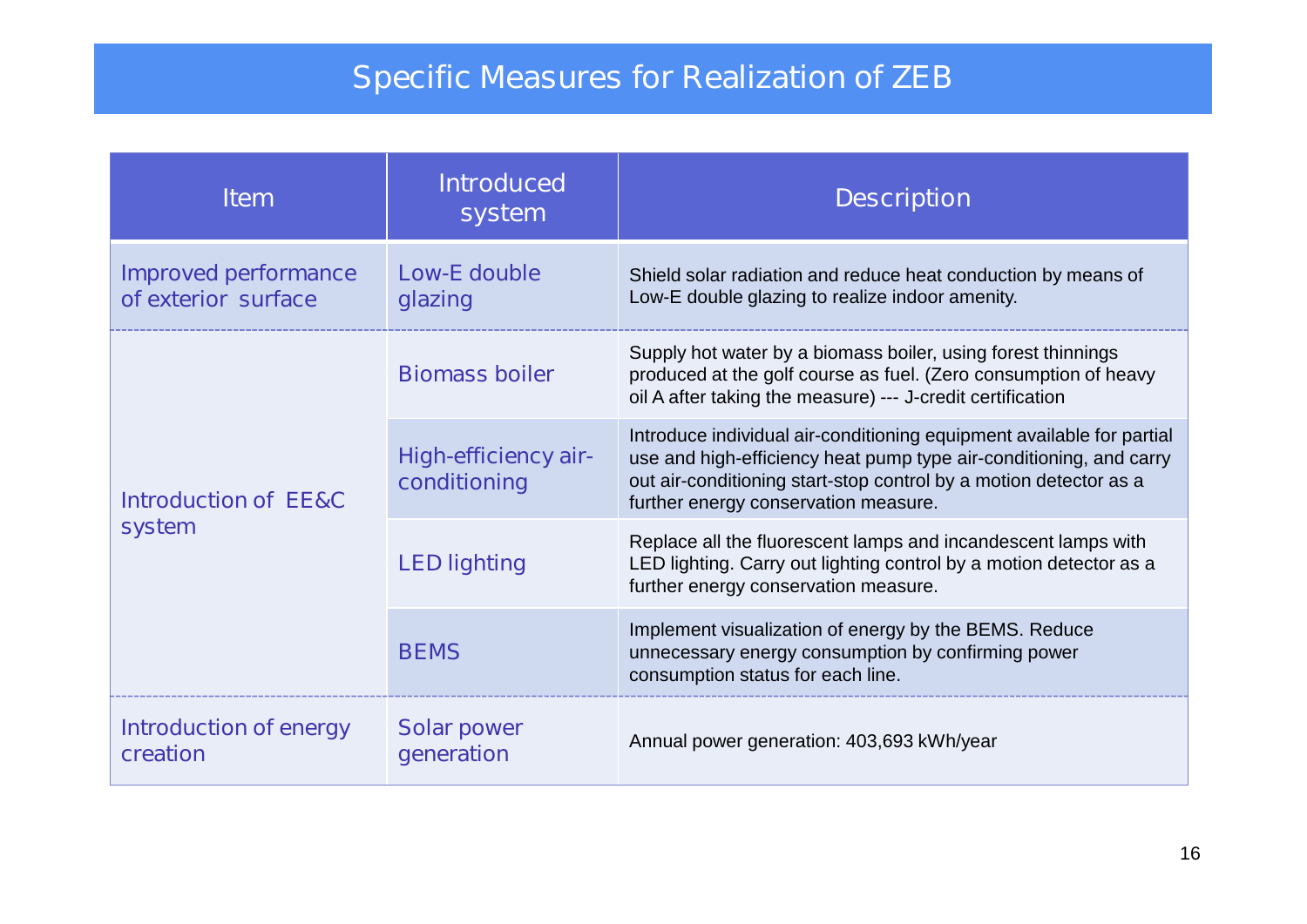### **EE&C Result**



#### $\triangleright$  Versatility and expandability of this case are as follows.

- $\blacktriangleright$ Model case of ZEB-oriented improvement among golf courses  $\rightarrow$  Replicable case approx. 2,400 golf courses across the country
- $\triangleright$  Potential effect when spread to all the facilities in Japan 260 kl/location x 2,400 locations = **620,000 kl worth of energy conservation in terms of crude oil equivalent**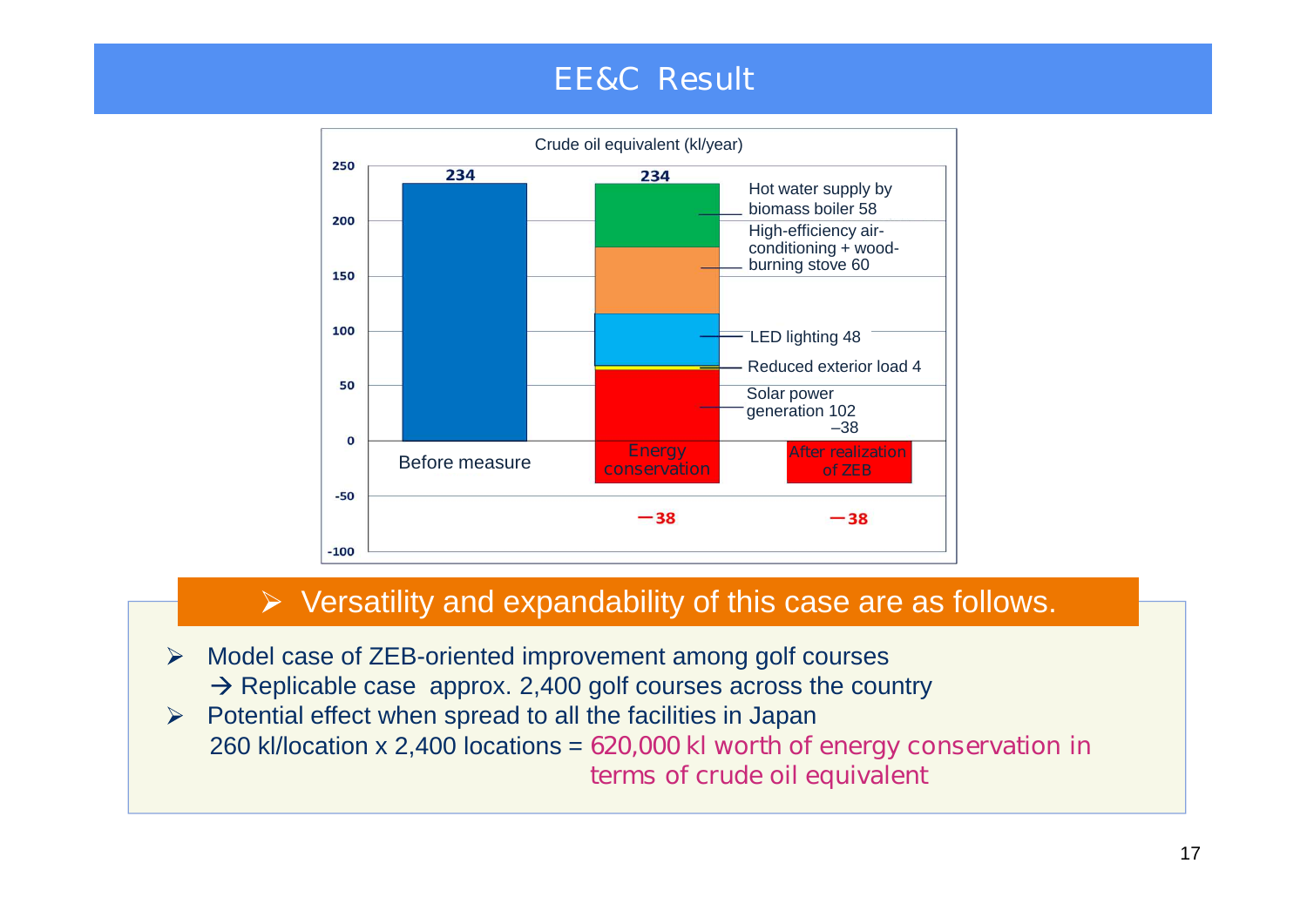#### **Challenge of Business Type Conversion after Closing the Golf Course**

- $\triangleright$  After closure in 2016 due to a declining demand, etc., this golf course has been rented for mega solar power generation company. (Total area: 65 hectares) (Power scale: 300 kW at the time of closure  $\rightarrow$  Currently 41 MW)
- $\triangleright$  Promotion of using untapped forest thinnings as energy (subject of J-credit certification) (Established a local council including golf course owner, forest owner, etc.)
- Development of a restaurant (old club house), campground, "marche\*" i.e. a  $\blacktriangleright$ kind of "free market" , food education farm, etc. in cooperation with the local community



Focus on environmentally-friendly natural entertainment by making use of approach at the golf course.

\* Additionally rolling out mobile wood-burning biomass boilers (3 kW) overseas (For Laos).

\* Marche:Means a market in French. Based on the concept of hand-made and local production for local consumption, this event aims at exchange with and activation of a local area and recommends a sustainable life style in consideration of health and environment.